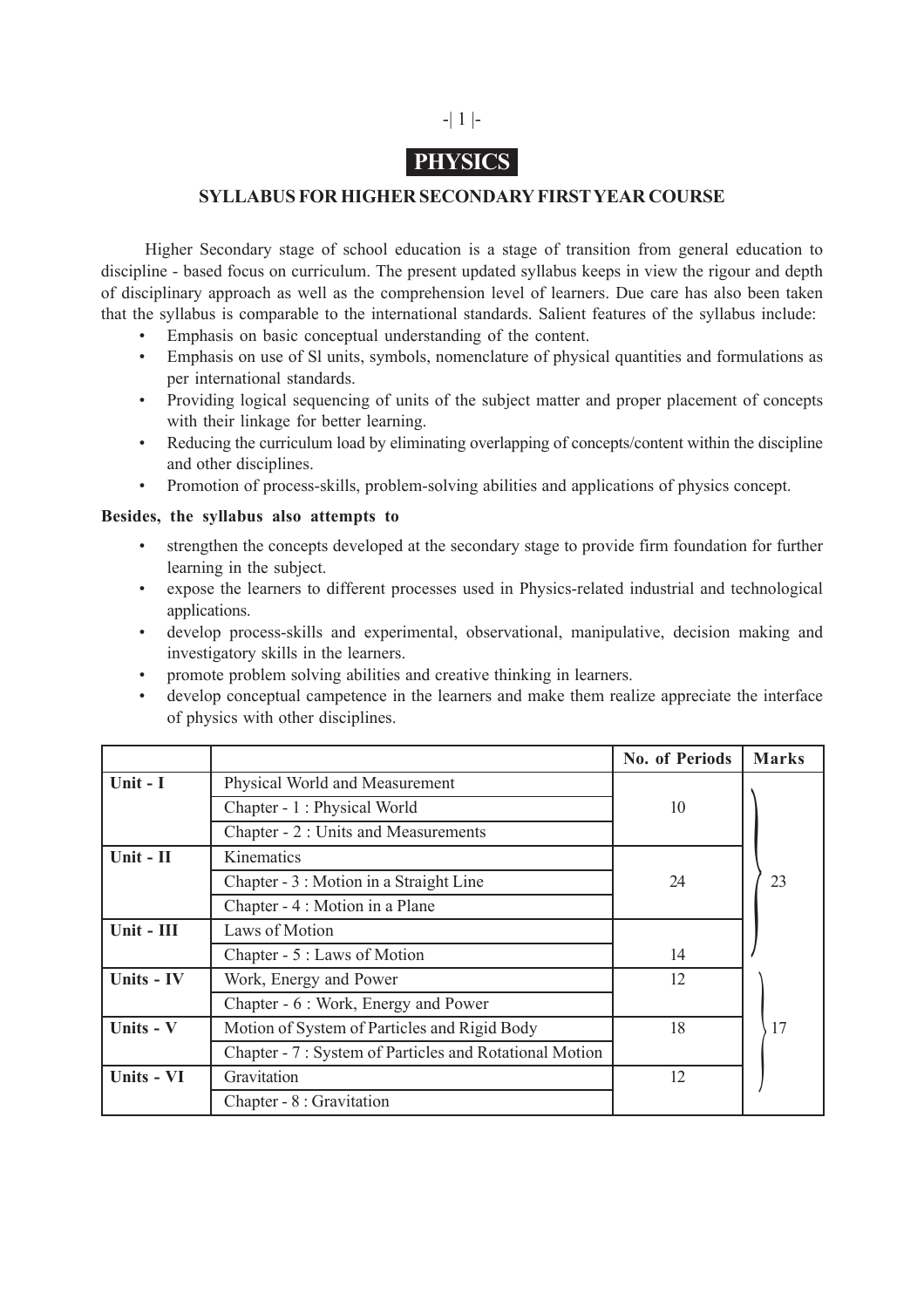| Units - VII  | Properties of Bulk Matter                              |     |    |
|--------------|--------------------------------------------------------|-----|----|
|              | Chapter - 9 : Mechanical Properties of Solids          | 24  |    |
|              | Chapter - 10 : Mechanical Properties of Fluids         |     |    |
|              | Chapter - 11: Thermal Properties of Matter             |     |    |
| Units - VIII | Thermodynamics                                         | 12  | 20 |
|              | Chapter - 12 : Thermodynamics                          |     |    |
| Units - IX   | Behaviour of perfect Gases and Kinetic Theory of Gases | 08  |    |
|              | Chapter - 13 : Kinetic Theory                          |     |    |
| Units - X    | Oscillations and Waves                                 |     |    |
|              | Chapter - 14 : Oscillations                            | 26  | 10 |
|              | Chapter - 15 : Waves                                   |     |    |
|              |                                                        | 160 | 70 |

#### **Unit-I : Physical World and Measurement Chapter - 1 : Physical World**

Physics - scope and excitement; nature of physical laws; Physics, technology and society. **Chapter - 2 : Units and Measurements**

Need for measurement : Units of measurement; systems of units; SI units, fundamental and derived units. Length, mass and time measurements; accuracy and precision of measuring instruments; errors in measurement; significant figures.

Dimensions of physical quantities, dimensional analysis and its applications.

### **Unit-II : Kinematics**

#### **Chapter - 3 : Motion in a Straight Line**

Frame of reference, Motion in a straight line: Position - time graph, speed and velocity. Elementary concepts of differentiation and integration for describing motion, uniform and non uniform motion, average speed and instantaneous velocity, uniformly accelerated motion, velocity - time and position time graphs.

Relations for uniformly accelerated motion (graphical treatment)

#### **Chapter - 4 : Motion in a Plane**

Scalar and vector quantities; position and displacement vectors, general vectors and their notations; equality of vectors, multiplication of vectors by a real number; addition and subtraction of vectors, relative velocity, Unit vector; resolution of a vector in a plane, rectangular components, Scalar and Vector product of vectors.

Motion in a plane, cases of uniform velocity and uniform acceleration-projectile motion, uniform circular motion.

### **Units-III : Laws of Motion**

#### **Chapter - 5 : Laws of Motion**

Intuitive concept of force, Inertia, Newton's first law of motion; momentum and Newton's second law of motion; impulse; Newton's third law of motion.

Law of conservation of linear momentum and its applications.

Equilibrium of concurrent forces, Static and kinetic friction, laws friction, rolling friction, lubrication

Dynamics of uniform circular motion: Centripetal force, examples of circular motion (vehicle on a level circular road, vehicle on a banked road).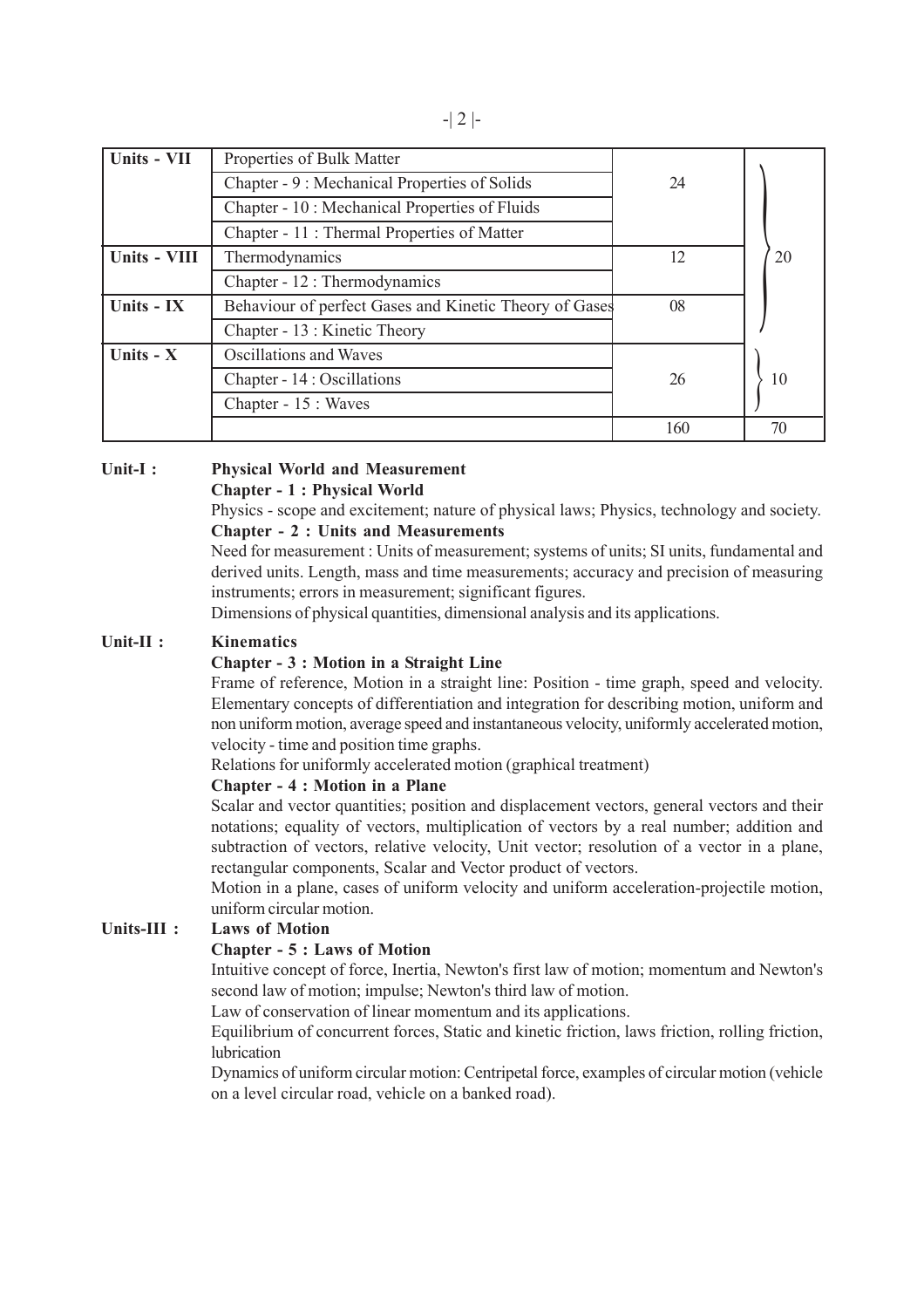### **Units-IV : Work Energy and power**

# **Chapter - 6 : Work, Energy and Power**

Work done by a constant force and a variable force; kinetic energy, work-energy theorem, power.

Notion of potential energy, potential energy of a spring, conservative forces : conservation of mechanical energy (Kinetic and potential energies); non-conservative forces : motion in a vertical circle; elastic and inelastic collisions in one and two dimensions.

# **Units-V : Motion of System of particles and Rigid Body**

### **Chapter - 7 : System of Particles and Rotational Motion**

Centre of mass of a two-particle system, momentum conservation and centre of mass motion. Centre of mass of a rigid body; centre of mass of a uniform rod.

Moment of a force, torque, angular momentum, law of conservation of angular momentum and its applications.

Equilibrium of rigid bodies, rigid body rotation and equations of rotational motion, comparison of linear and rotational motions.

Moment of inertia, radius of gyration, values of moments of inertia for simple geometrical objects (no derivation). Statement of parallel and perpendicular axes theorems and their applications.

## **Units-VI : Gravitation**

#### **Chapter - 8 : Gravitation**

Kepler's laws of planetary motion, universal law of gravitation. Acceleration due to gravity and its variation with altitude and depth.

Gravitational potential energy and gravitational potential, escape velocity, orbital velocity of a satellite, geo-stationary satellites.

### **Unit-VII : Properties of Bulk Matter**

### **Chapter - 9 : Mechanical Properties of Solids**

Elastic behaviour, Stress - strain relationship, Hooke's law, young's modulus, bulk modulus, shear modulus of rigidity, Poisson's ratio; elastic energy.

#### **Chapter - 10 : Mechanical Properties of Fluids**

Pressure due to a fluid columm; Pascal's law and its applications (hydraulic lift and hydraulic brakes), effect of gravity on fluid pressure.

Viscosity, Stoke's law, terminal velocity, streamline and turbulent flow, critical velocity, Bernoulli's theorem and its applications.

Surface energy and surface tension, angle of contact, excess of pressure across a curved surface, applications of surface tension ideas to drops, bubbles and capillary rise.

#### **Chapter - 11 : Thermal Properties of Matter**

Heat, temperature, thermal expansion; thermal expansion of solids, liquids and gases, anomalous expansion of water; specific heat capacity; Cp, Cv - calorimetry; change of state latent heat capacity.

Heat transfer-conduction, convection and radiation, thermal conductivity, qualitative ideas of Blackbody radiation, Wein's displacement Law, Stefan's law, Green house effect.

### **Unit-VIII : Thermodynamics**

### **Chapter - 12 : Thermodynamics**

Thermal equilibrium and definition of temperature (zeroth law of thermodynamics), heat, work and internal energy. First law of thermodynamics, isothermal and adiabatic processes. Second law of thermodynamics: reversible and irreversible processes, heat engine and refrigerator.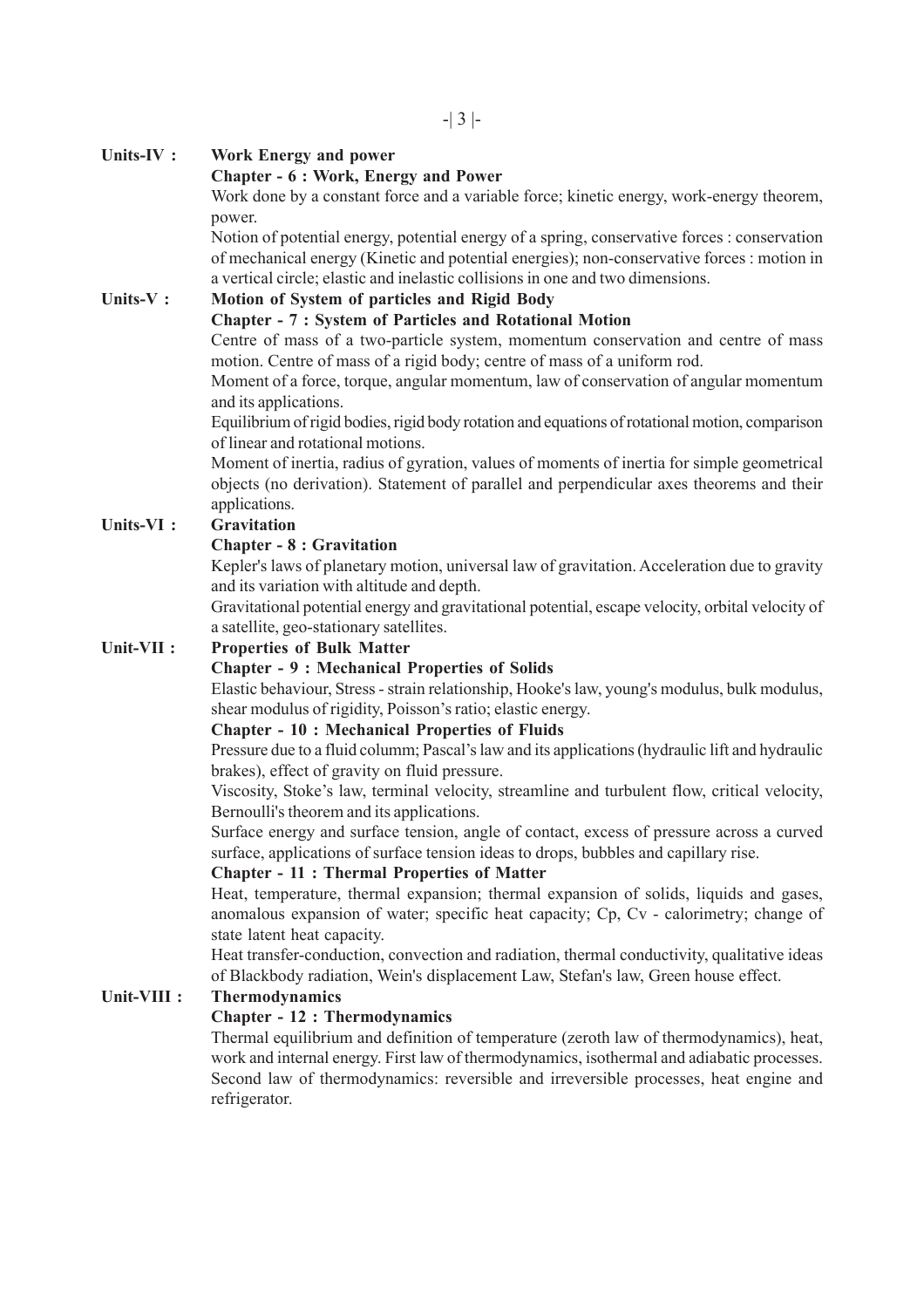# -| 4 |-

### **Unit-IX : Behaviour of perfect gases and Kinetic Theory of Gases Chapter - 13 : Kinetic Theory**

Equation of state of a perfect gas, work done in compressing a gas.

Kinetic theory of gases - assumptions, concept of pressure. Kinetic interpretation of temperature; rms speed of gas molecules; degrees of freedom, law of equi-partition of energy (Statement only) and application to specific heat capacities of gases; concept of mean free path, Avogadro's number.

**Unit-X : Oscillations and Waves Chapter - 14 : Oscillations**

Periodic motion - time period, frequency, displacement as a function of time, Periodic functions. Simple harmonic motion (S.H.M) and its equation; phase; oscillations of a loaded spring-restoring force and force constant; energy in S.H.M. Kinetic and potential energies; simple pendulum derivation of expression for its time period.

Free, forced and damped oscillations (qualitative ideas only), resonance.

#### **Chapter - 15 : Waves**

Wave motion: Transverse and longitudinal waves, speed of travelling wave, displacement relation for a progressive wave, principle of superposition of waves, reflection of waves, standing waves in strings and organ pipes, fundamental mode and harmonics, Beats, Doppler effect.

# **PRACTICALS**

The record, to be submitted by the students, at the time of their annual examination, has to include:

- Record of at least 15 Experiments [with a minimum of 6 from each section], to be performed by the students.
- Record of at least 5 Activities [with a minimum of 2 each from section A and section B], to be demonstrated by the teachers.
- Report of the project to be carried out by the students.

### **EVALUATION SCHEME**

| Time Allowed: Three hours                    | Max. Marks: 30 |
|----------------------------------------------|----------------|
| Two experiments one from each section        | 8+8 Marks      |
| Practical record (experiment and activities) | 6 Marks        |
| <b>Investigatory Project</b>                 | 3 Marks        |
| Viva on experiments, activities and project  | 5 Marks        |
| Total                                        | 30 Marks       |

#### **SYLLABUS FOR PHYSICS PRACTICAL Total Marks-30 Section-A**

Experiments:

1. Use of Vernier Callipers

- (i) To measure diameter of a small spherical/cylindrical body.
- (ii) To measure dimensions of a given regular body of known mass and hence find its density.
- (iii) To measure internal diameter and depth of a given beaker/calorimeter and hence find its volume.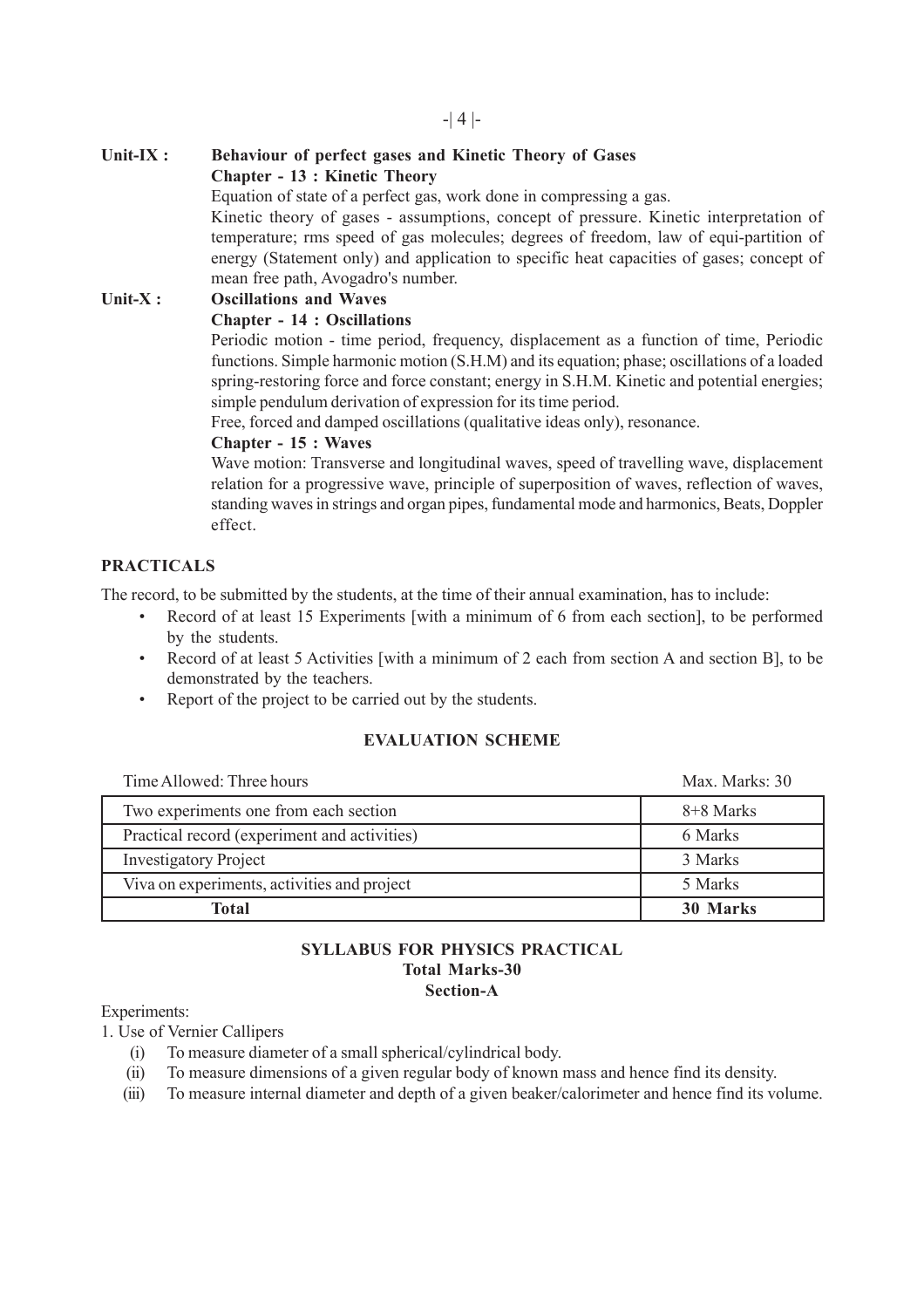- 2. Use of screw gauge.
	- (i) To measure diameter of a given wire.
	- (ii) To measure thickness of a given sheet.
	- (iii) To measure volume of an irreguler lamina.
- 3. To determine redius of curvature of a given spherical surface by a spherometer.
- 4. To determine the mass of two different objects using a beam balance.
- 5. To fmd the weight of a given body using parallelogram law of vectors.
- 6. Using a simple pendulum, plot L- T and L-T**<sup>2</sup>** graphs. Hence fmd the effective length of a second's pendulum using appropriate graphs.
- 7. To study the relationship between force of limiting friction and normal reaction and find the coefficient of friction between a block and a horizontal surface.
- 8. To fmd the downward force, along an inclined plane, acting on a roller due to gravitational pull of the earth and study its relationship with the angle of inclination by plotting graph between force and inq.

#### **Activities :**

- 1. To make a paper scale of given least count, e.g. O.2cm. O.5cm.
- 2. To determine mass of a given body using a meter scale by principle of moments.
- 3. To plot of graph for a given set of data, with proper choice of scales and error bars.
- 4. To measure the force of limiting friction for rolling of a roller on a horizontal plane.
- 5. To study the variation in the range of a jet of water with the angle of projection.
- 6. To study the conservation of energy of a ball rolling down on inclined plane (using a double inclined plane).
- 7. To study dissipation of energy of a simple pendulum by plotting a graph between square of amplitude and time.

#### **Section-B**

### **Experiments :**

- 1. To determine young's modulus of elasticity of the material of a given wire.
- 2. To fmd the force constant and effective mass of a helical spring by plotting T**<sup>2</sup>** -m graph method of oscillation.
- 3. To study the variation in volume with pressure for a sample of air at constant temperature by plotting graphs between P and V, and between P and 1/V.
- 4. To determine the surface tension of water by capillary rise method.
- 5. To determine the coefficient of viscosity of a given viscous liquid by measuring the terminal velocity of a given spherical body.
- 6. To study the relationship between the temperature of a hot body and time by plotting a cooling curve.
- 7. (i) To study the relation between frequency and length of a given wire under constant tension using sonometer.
	- (ii) To study the relation between the length of a given wire tension for constant frequency using sonometer
- 8. To find the speed of sound in air at room temperature using a resonance tube by two resonance position.
- 9. To determine specific heat capacity of a given (i) solid (ii) liquid, by method of mixtures.